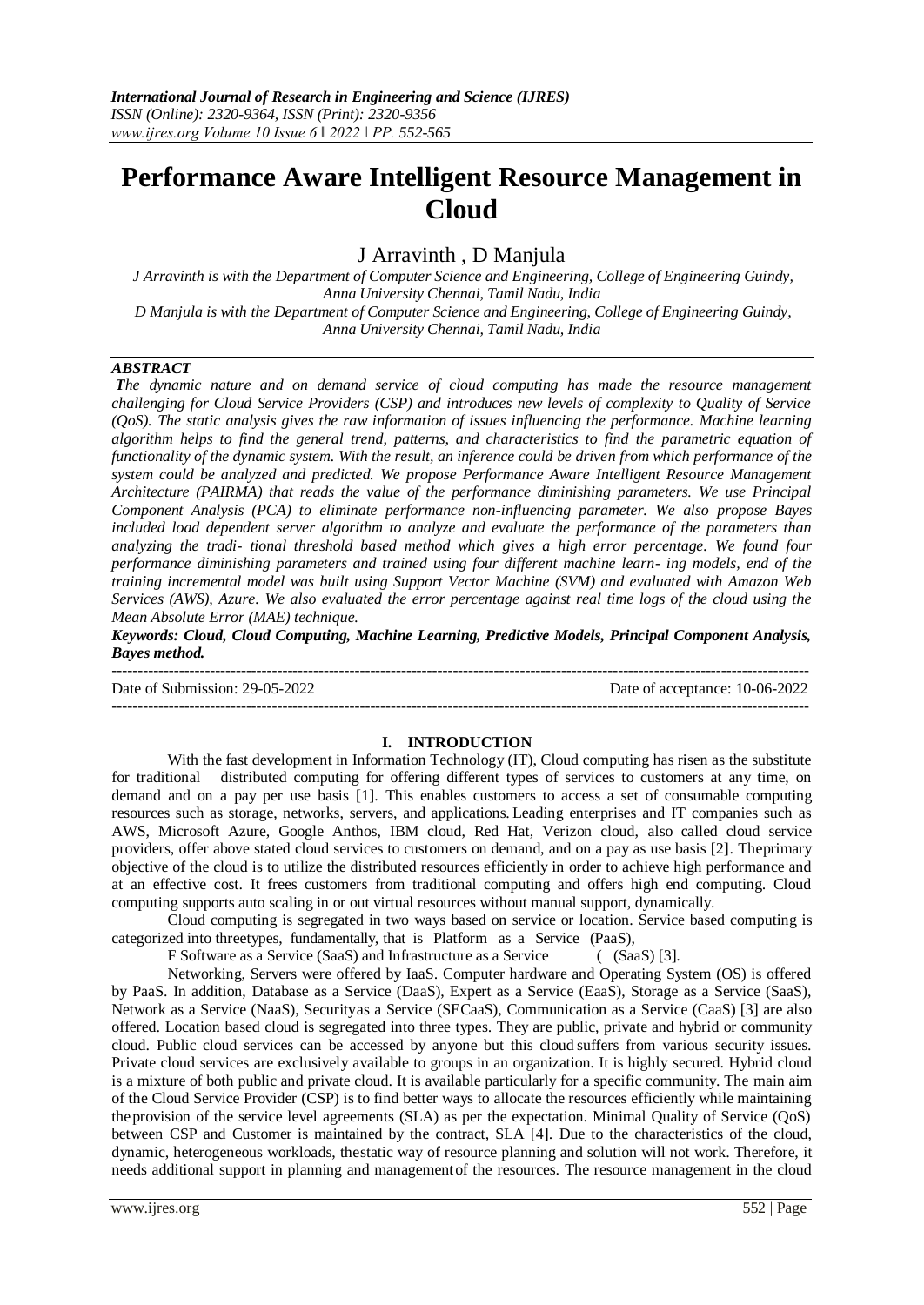comprises all the techniques and procedures that adjust the resource configuration with respect to the customers and applications in the cloud. In this article, our objective is to identify the major challenges in cloud and solution to the same. We present the various anomaly parameters to enhance the performance. Initially,data was collected from the public cloud such as AWS and Azure. It was analyzed and found that the parameters that are diminishing the performance of the cloud using Bayes included the load dependent server. Then, with the help of ARIMA, machine learning algorithm, future resources demand by a specific customer is predicted and resources were reserved and allocated to improve the performance of the cloud. The performance of the algorithm is evaluated using real time logs of the cloud.

## **II. LITERATURESURVEY**

Large scale cloud applications are distributed and deployed in cloud clusters [5]. Static resource provisioning causes inefficiency and unsynchronized functions in the clusters. To overcome this, workload prediction, component placement and system consolidation and application elasticity are addressed. Workload Analysis and Modeling: Uses PCA to find critical metrics [6, 7]. UsingBig Data Bench, workload traces were retrieved and k-means clustering was applied and classified the crucial and independent metrics which does not influence the performance of the cloud [8-10]. This method is limited only to the publicly available dataset and its evaluation has a huge impact on workload characterization. Component placement and system consolidation: It is modeling the resource allocation as graph problem and solved using traditional linear programming techniques [8]. Adding this method to offloading improves the application performance. Still this method suffers from expensive cost and delays.Its evaluation with respect to genetic algorithms, neural networks and heuristics gives high cost delays, which is not highly recommended for the CSP. Elasticity and Remediation: Load balancing is addressed as optimization problems. The objective of this method is to minimize the energy consumption and delays[9].

Most of the studies provide the workload predictions and auto scaling. But, all these proposed methods suggest generic methods. The first two methods were suffering from high cost and delays. But workload characterization and PCA is considered in our proposed model for performance aware intelligent resource allocation proposed dynamic load balancing algorithms, provisioning and de provisioning of resources. The aim of load balancing is to achieve provisioning and de provisioning of resources, continuous support even in case of failure of any of the service components, and reduce the energy consumption [10,31]. To achieve this, some of the efficient algorithms were proposed by the researchers. They are, Meta heuristics algorithm, Over-loading in cloud environment, a deadline-constrained scheduling algorithm for aperiodic tasks in an inter-cloud environment, is the Swift - Balancing workload on cloud storage system [11]. All these algorithms are focusing only on load balancing which is one of the parameter influencing the performance of the cloud. There are various parameters associated with performance. It is not addressed in any of the algorithms. Implementing algorithm in resource manager only for the load balancing will have huge costs associated with the cloud service provider.

The scalability addresses volume based scaling of cloud software services and provide a practical measure and features of CSP [12]. This is significant to help successful estimation and testing the versatility of the cloud service provider. Data Intensive applications and skew data problems are solved by Balanced Data Cluster Practitioner (BDCP). BDCP reduces tasks by sampling and providing feedback to the current processing task. This algorithm performance is evaluated with Hadoop-Hash and Range algorithms [13]. This BDCP algorithm is concentrating only on the skewing data problem which is also part of the performance of the cloud. It does not completely address the performance issue. We have proposed an approach to model the pattern and decentralized cloud data center using pareto distribution to estimate the resource requirement with consideration tolimitation and failure of the cloud [14, 32]. This problem is solved using genetic algorithms since the complexity of the problem is high. With the feature of dynamic cloud, dynamic pricing problem was GA4SRP used to solve the same. Its correctness and complexity is measured and analyzed to find out the various performance affecting factors.

As opposed to these works, our work has a more integrated perspective of the PAIRMA in the cloud. It covers both applicationbased workload analysis and anomaly detection techniques and management of resource especially, auto-scaling methods as the main resource management for cloud-hosted applications. We have specifically covered the works that integrate both performance analysis and corresponding resource auto scaling techniques, implementing performance monitoring, performing data analysis and modeling machine learning algorithm to predict the resource demand and allocate in advance, and also to free up the resources that are not efficiently used.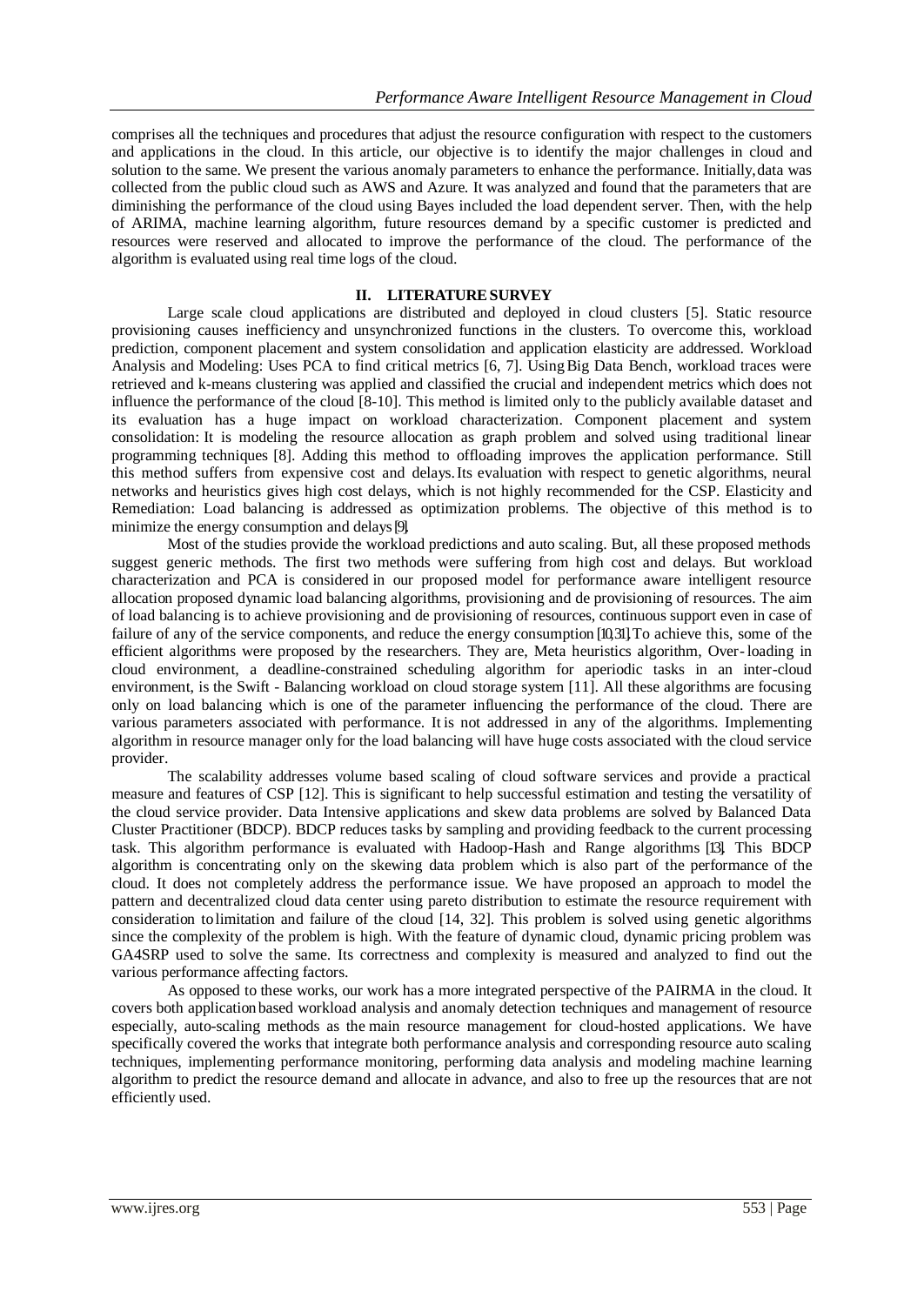## **III. ARCHITECTURE**

**3.1 ALGORITHM** ALGORITHM: BAYES INCLUDED LOAD DEPENDENT SERVER FOR *I* = 1 TO *M* DO  $Q_i = 0$  // Fixed capacity and delay cloud center  $P_i(0) = 0$  // General load dependent cloud centers FOR  $n = 1$  TO  $N$  DO FOR  $i = 1$  TO  $M$  DO

$$
R_i = \begin{cases} R_i = S_i & \text{if } i + Q_i \text{ and } i \text{ is a constant} \\ R_i = S_i & \text{if } i \text{ and } i \text{ is a constant} \\ \sum_{j=1}^{n} P_j(j\lambda I) \frac{j}{\mu(j)} \\ \sum_{j=1}^{M} R_j V_j \\ N = \frac{N}{Z + R} \end{cases}
$$

FOR *I* =1 TO *M* DO  $Q_i = X^*V_i + R_i$  // Fixed or density *FOR j = n TO 1 DO*

$$
P_i(j/i) = \frac{X}{\mu(j)} P(i/j - 1) P_i(i)
$$
  
\n
$$
P_i(0) = 1 - \sum_{j=1}^{n} P_i(j)
$$
  
\nEND FOR  
\nEND FOR  
\nEND FOR  
\nEND FOR  
\nEND FOR  
\n
$$
FOR I = 1 \text{ TO M DO}
$$
  
\n
$$
X_i = X^*V_i
$$

END FOR FOR *I*=1 TO N DO  $U_I = X^*S_I^* V_I$  // Fixed capacity or delay center  $U_I = 1 - P_I(0)$  // Load dependent center

A load dependent service center service rate varies with the load, that is, the number of jobs in the center 5. For example, a VM with  $m$  disk drives sharing a single request is represented whose service rate is

represented by 
$$
\mu(n)
$$
 with *n* requests,  
\n
$$
\int \frac{n}{s}, n=1,2,3...m-1
$$
\n
$$
\mu(n) = \begin{cases}\n\frac{n}{s}, & n=m,m+1, ..., \infty \\
\end{cases}
$$

Where S - Service time per request when there is only one request in the VM. This is like  $M/M/m$ traditional queuing model. As the name implies, mean value analysis gives the, mean performance of the system. Mean value analysis is applying to cloud with both fixed and varying number of VMs. Like closed queuing network, a fixed number of VMs with N jobs or request, the response time is state below,

> $R_i = S_i (1 + Q_i)$ , where  $Q_i$  is mean length of the Response queue of  $i^{\text{th}}$  system.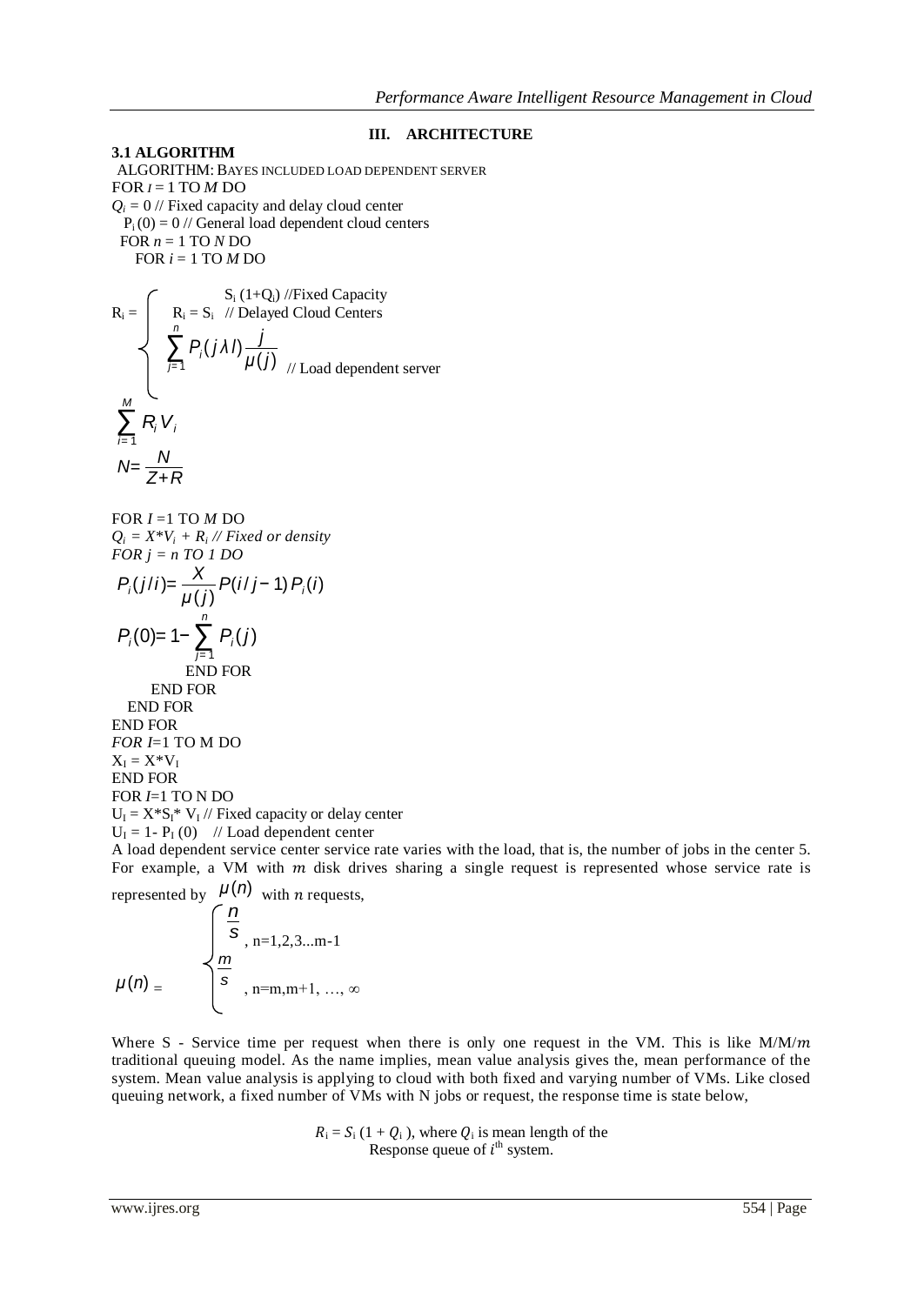$R_i = S_i$ , Delayed Cloud Center

$$
R = \sum_{j=1}^{n} P_j(j\lambda I) \frac{j}{\mu(j)}
$$
 Load dependent server

Given the individual response time of the VMs, the overall mean response time is calculated using,

$$
R = \sum_{i=1}^M R_i V_i
$$

Where,  $R_i$  is the individual response time of the  $i^{\text{th}}$  VM,  $V_i$  is the number of request made to VM.

The following equation computes the probability of the  $j<sup>th</sup>$  job in  $i<sup>th</sup>$  VM using Bayes theorem and also measures it's through- put

$$
P_j(j/i) = \frac{X}{\mu_i(j)} P(i/j - 1) P_i(i)
$$

Using the above, future jobs and respective throughput can be measured so that resource manager can be dynamically reserved to serve the future request with less amount of time and to enhance the performance of the cloud.

The overall throughput of the CSP can be measured using,

$$
X_i=X*V_i
$$

The overall cloud service utilization is measured using

$$
U_i = X \times S_i \times V_i
$$
; for fixed number of VMs

 $U_{\text{iB}} = 1\lambda P_i (0)/m$ ; for load dependent server

#### **3.2 Flow Diagram**

Performance of the cloud is influenced by various parameters. Using respective performance related APIs, values were read and analyzed using Bayes included load dependent serer algorithm [\[15, 16\]](#page-12-0). ARIMA model is trained and implemented with incremental learning to predict the values from which resource manager reserves resource in advance which efficiently improves the performance and overall throughput of the cloud services also is increased.

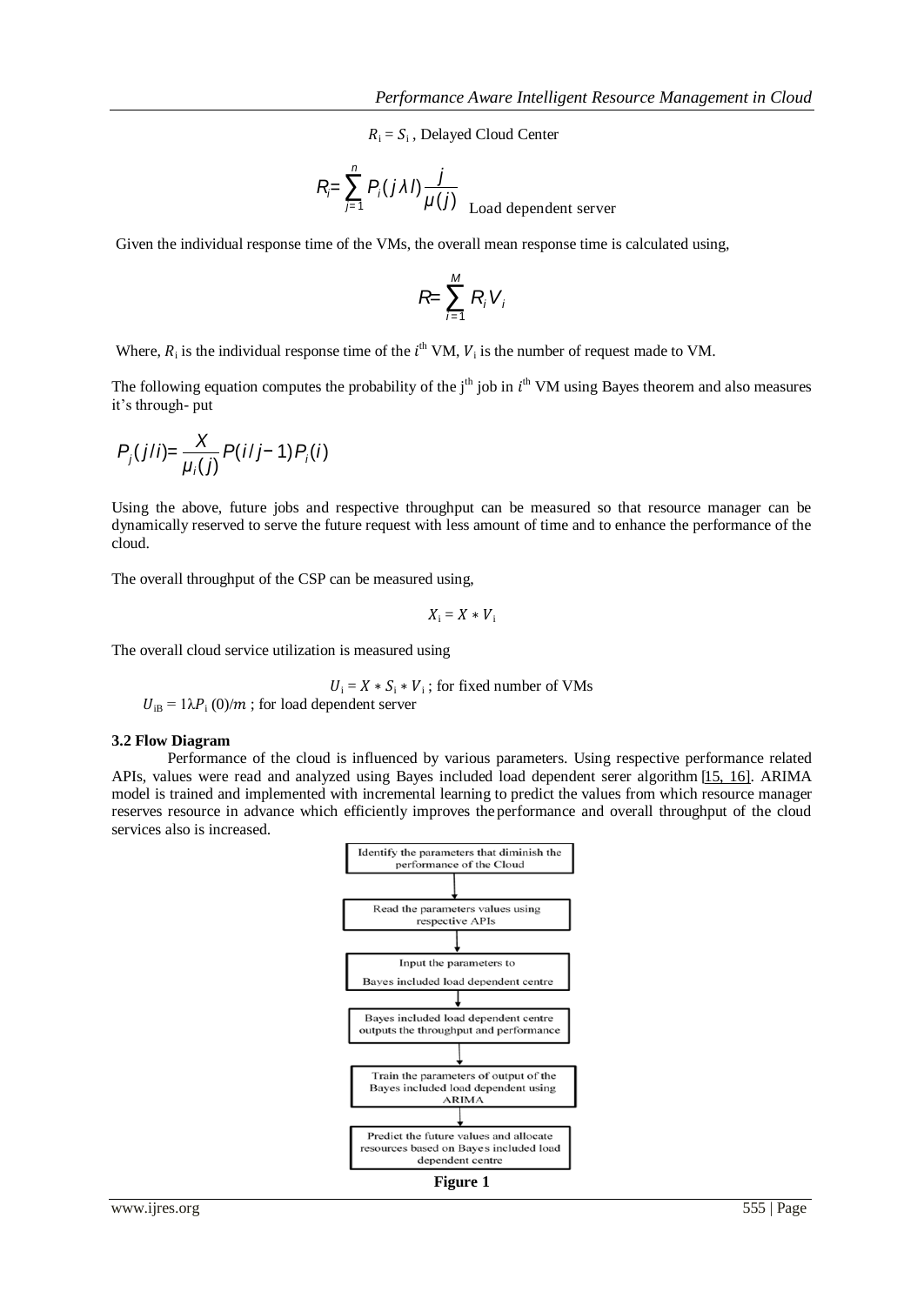# **3.3 Source of Anomaly**

#### **3.3.1 Performance Degradation in Cloud**

In a highly reliable environment, consistent, stable and low latency performance is expected. There is a wide scope of causes distinguished for these issues, from changes in the approaching remaining task at hand to failing the hardware or buggy software that can influence the exhibition of the application or VMs [17]. In this manner, the beginning time of the performance ought to be known so that an appropriate and auspicious restorative activity can be started. Checking sensors that follow the presentation ofevery segment produce huge measure of information, which incorporate concealed examples and indications of the strength ofthe framework [26, 29]. Already, we had to depend on the human administrators to skim information and find dubious conduct [18]. In any case, considering the size of the information created from many machines situated in various locations, the manual methodology is not, at this point doable. Consequently, researchers have begun to exploit propelled information examination techniques and more remarkable and practical registering equipment to computerize and quicken the procedure. These outcomeshave better-quality information on the execution.

#### **3.3.2 Corrective Measures**

To diminish the performance problems of the system, the Resource Manager should start a restorative measure in the formof load balancing, resource provisioning, migrations etc. [18, 27]. Present cloud service providers, such as Amazon or Microsoft Azure, offer migrations and threshold-based scalability that supports the dynamic support of the extending VMs. There are additionally customized approaches for cloud, for example, on- the-fly changes in the resource setup of one VM, which is offered by some CSPs. The following factors were found to improve the performance of the cloud.

#### *Technical Limitations*:

Cloud model supports dynamic VMs to be added, and deleted for enhanced performance and on demand service [19, 29]. However, hypervisor and kernel support is needed for the same but this is not supported by the famous CSP Amazon, Azure.

#### *Business prerequisite*:

There are many resources offered by CSP with different prices based on the service they provide. There are many rules associated for vertical scaling of VMs [20, 30] Thus, some of the performance degradations may be acceptable by some of the owner.

#### *Service Level Agreements*:

SLA understandings are contracts among clients and CSPs that recognize the normal QoS got by clients[21, 27]. These are generallyfounded on the yields of the framework detectable by clients, for example, the accessibility of the administration or the deferralsaccordingly. Having explicit necessities for the yield of the framework may restrain accessible decisions of the RM.

## **3.3.3 Architecture**





The proposed architecture is generic which is compatible with all cloud service provider. All the famous CSPs are providing APIs for reading the value of performance parameters [22, 34]. Initially, performance related parameters values were read usingAPIs. The read values are input to the Bayes included load-dependent server. This algorithm estimates the performance of the cloud based on input parameters. It calculates the cloud response time, system response time and throughput of the cloud in each iteration. Iteration is repeated till the number of observations are available. In every iteration queue length and expected probabilities are also calculated. While calculating the probability, our model is implemented with Bayes theorem which estimates the expected probability of the same type of request in future which helps to reserve the resource in future unlike constantreservation [33, 35]. At end of the outermost nested for loop in the algorithm, the overall throughput and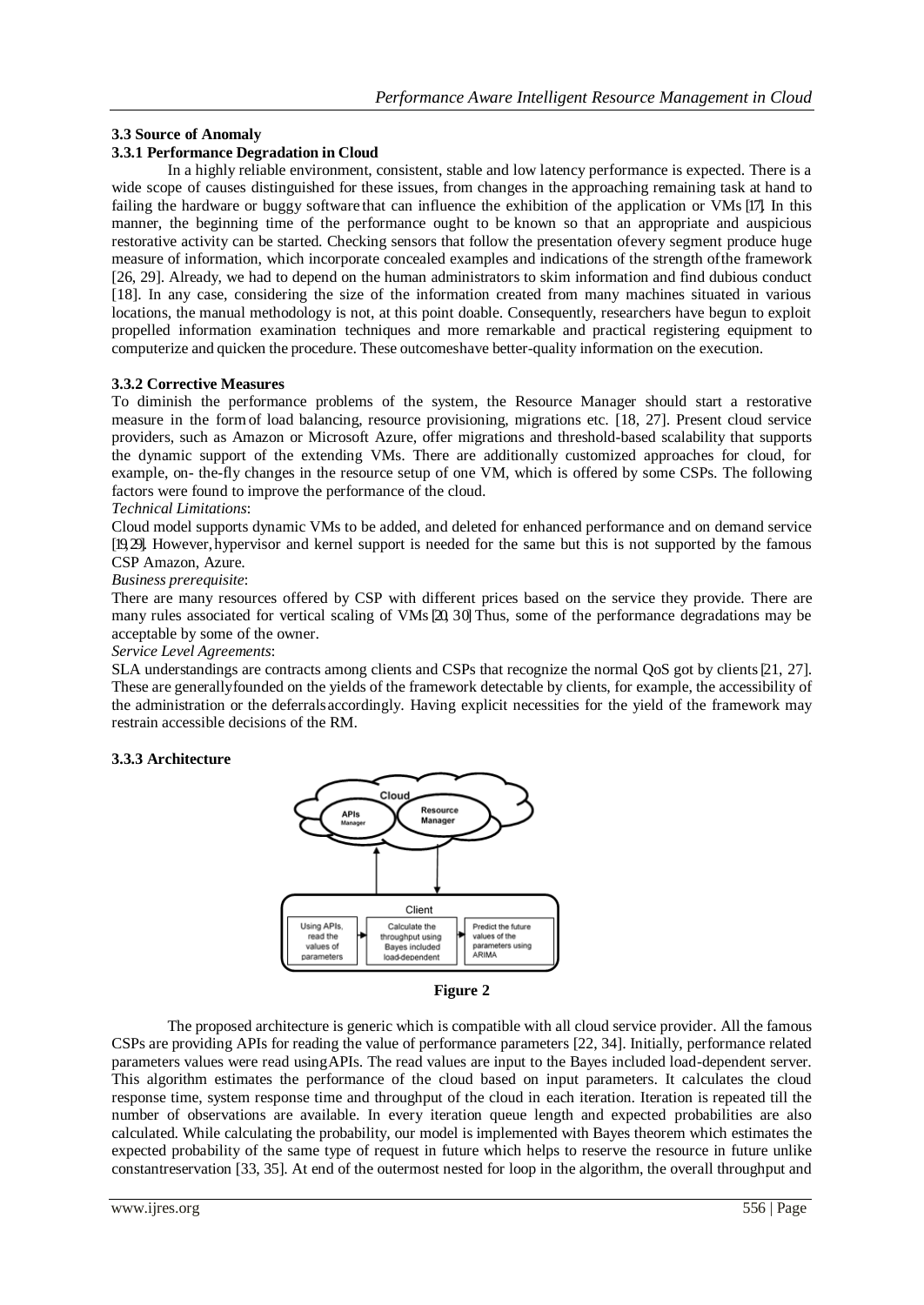CSP utilization was measured. Using this, current performance of the cloud service can be estimated. The same parameter values are input then to the ARIMA model which learns and predicts the values of the performance parameters. By considering parameters, resources canbe reserved so that throughput and utilization of the cloud can be improved and hence the performance of the cloud is enhanced.Our model, PAIRMA uses the Bayes model unlike the traditional conditional probability, which does not predicts the value and outputs only the approximate value, whereas ours models predicts and gives the accurate value. Also, we have estimated the throughput, cloud service utilization to estimate the overall performance. The existing approaches discuss CPU load, playsinfluences performance but with respect to our algorithm and CSP jitter plays one of the major role in performance of cloud CPU usage is likely to be considered as minor parameter since it is dependent on response time.

#### **IV. EXPERIMENTAL RESULTSAND DISCUSSIONS**

*Parameters*:

AWS Global Accelerator (AGA) network performance such as round-trip time, network latency, jitters over a four- week period from 38 global vantage factors and compares it to the default Internetextensive AWS connectivity from the equal vantage factors [23, 28]. Parameters are classified into two categories, viz, Constant Parameters and Variable Parameters

*Constant Parameters*:

Parameters whose value cannot be changed from the cloud setup till tear comes under this category. Some of such parameters are VM Image size, Memory, Data center architecture, load balancing algorithms etc., [24]. These parameters are not considered for performance evaluation since they do not impact performance of the system, they are retained as constants and is dependenton the service provider.

#### *Variable Parameters*:

Parameters, whose value are often changed, are dependent on users, and independent from service provider comes under this category [25]. For experimentation purpose, we have taken CPU load, Latency, Response time and Jitter.

We have taken two public clouds AWS and Microsoft Azure for performance evaluation. The values for these parameters were driven from APIs. Four-weeks of data were aggregated using mean. Using standard deviation means of the parameters were cross validated to identify the outlier and adjusted to summarize the data for every day. Using the following specified APIs, we can read the parameters value as shown in Table 1 .

| CSP/Parameters | AWS                                           | Azure                  |  |  |  |  |  |
|----------------|-----------------------------------------------|------------------------|--|--|--|--|--|
| CPU            | awscloudwatch                                 | com.microsoft          |  |  |  |  |  |
| Load           | list-metrics-namespace                        | azure.managa           |  |  |  |  |  |
|                | AWS/EC2-metric-name<br><b>CPU</b> Utilization | ment.monitor           |  |  |  |  |  |
| Latency        | awscloudwatch                                 | com.microsoft          |  |  |  |  |  |
|                | list-metrics-namespace                        | applications           |  |  |  |  |  |
|                | AWS/EC2-metric-name                           | insights.extensibility |  |  |  |  |  |
| Latency        |                                               |                        |  |  |  |  |  |
| Response Time  | awscloudwatch                                 | com.microsoft          |  |  |  |  |  |
|                | list-metrics-namespace                        | azure.magane           |  |  |  |  |  |
|                | AWS/EC2-metric-name                           | ment.monitor           |  |  |  |  |  |
|                | Response Time                                 |                        |  |  |  |  |  |
| Jitter         | awscloudwatch                                 | com.microsoft          |  |  |  |  |  |
|                | list-metrics-namespace                        | azure sdk iot d        |  |  |  |  |  |
|                | AWS/EC2-metric-name                           | evice.transport        |  |  |  |  |  |
|                | Jitter                                        |                        |  |  |  |  |  |

Using the above APIs of both CSP, the parameters values were read for 28 days as shown in Table 2 and 3, AWS and Azurecloud respectively. The same were input for Algorithm 3.1 for the performance analysis, trained using linear regression, SVMPolynomial, SVM RBF and ARIMA. The predicted values by ARIMA are shown in Figure 3 since it gives very low MAE. The mean service time per response for AWS Cloud is 0.26 seconds. All the requests were gone through the flow equivalent centerwhich is modeled with a load dependent service center. It is visited by every request once. Its service rate is represented by  $\mu(n)$ .

AWS average service rate is *µ*(*aws)*=0.34 response/second

Azure average service rate is  $\mu$ (ma)=0.39 response/second

Iteration 1:

Initialize  $Q_B(0) = 0$  and  $P(0|) = 1$ 

Response Time:

 $R_B(1) = S_B[1+Q_B(0)] = 0.26$  $R_{\text{FEC}}(1) = P(0|0) 1/\mu(1) = 3.13$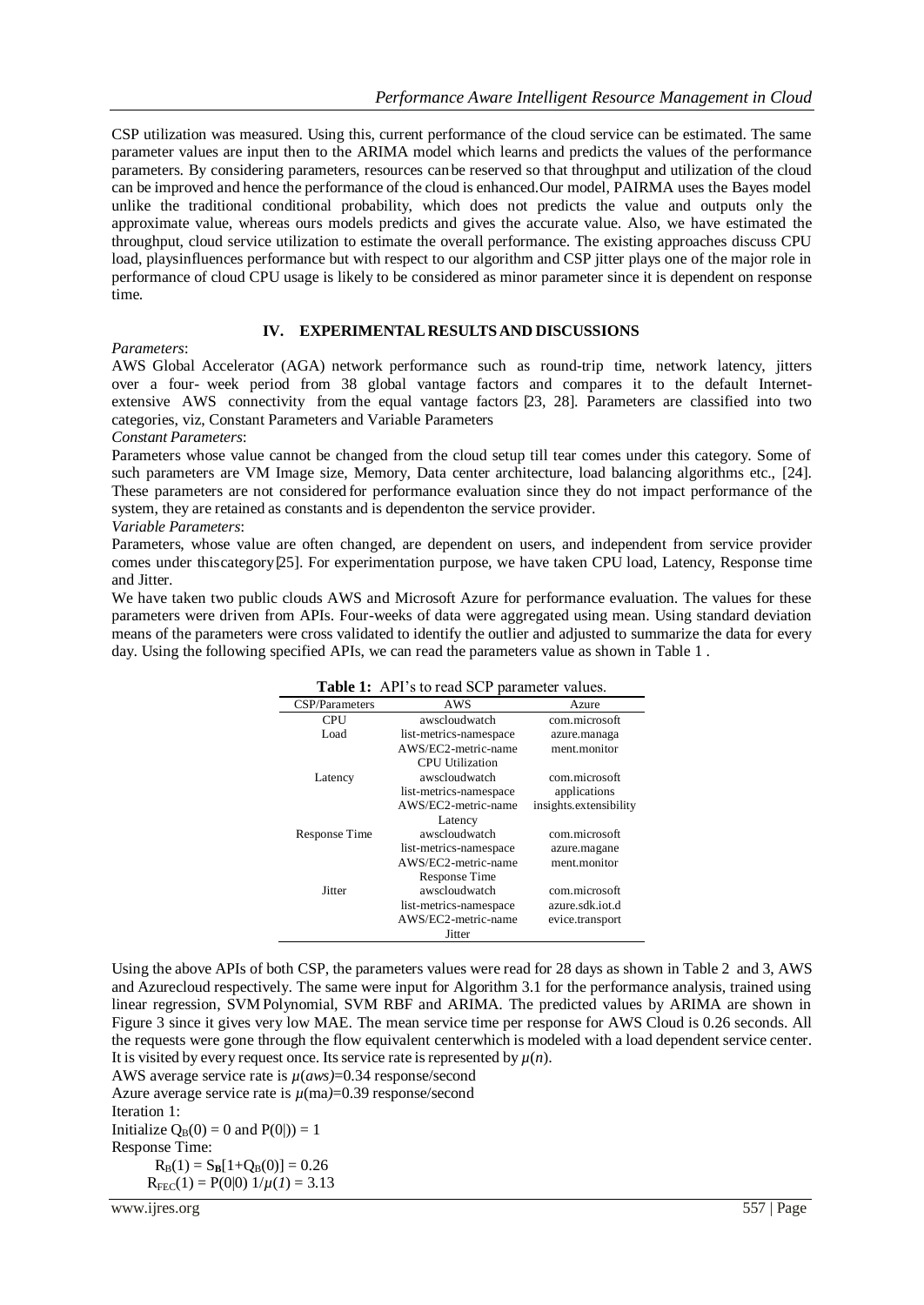Throughput:  $X(1) = N/R(1)$  $R(1) = R_B(1) V_B + R_{FEC} (1) V_{FEC}$  $= 0.26$  x 2 + 3.13 = 3.65  $=1/3.65 = 0.27$ Queue length and probabilities:  $Q_B = X(1) R_B(1) V_B = 0.27 \times 0.26 \times 20.14$ 

 $P(1|1) = X(n)/\mu(n) P(0|0) = 0.37/0.32 \times 1 = 0.66$  $P(0|1)= 1-P(1|1) = 1-0.66 = 0.34$ Repeating the iteration for 28 times for both clouds, we will be getting the values as stated in table 2 and 3.

AWS throughput was initially 1.08 jobs/second and in final iteration it would become 0.87 jobs/second. It should not be the case. By applying PCA on the dataset, response time, latency and jitter would be the main parameters that decide the CPU utilization. Unit variance scaling is applied to rows; SVD with imputation is used to calculate principal components. X and Y axes show principal component 1 and principal component 2 that explain 69.3% and 30.7% of the total variance, respectively.  $N = 3$  data points. Therefore, CPU load is ignored and rest of the three parameters were used to improve the performance of the cloud. By the results of the PCA, response time, latency and jitter has been prioritized in order. Training the model using linear regression to predict the future values of the same parameters, we will be getting the below values for

|  |  |  | Table 2: 28 day's observation of parameters in AWS |  |  |  |  |
|--|--|--|----------------------------------------------------|--|--|--|--|
|--|--|--|----------------------------------------------------|--|--|--|--|

|             |                 |            | <b>radic 2.</b> 20 day 3 00servation or parameters in $A$ w $B$ |            |
|-------------|-----------------|------------|-----------------------------------------------------------------|------------|
|             | <b>CPU</b> Load | Latency    | Response                                                        | Jitter     |
| CSP/        |                 |            | Time                                                            |            |
| Parameters/ |                 |            |                                                                 |            |
| Date        |                 |            |                                                                 |            |
| 1-11-2019   |                 |            |                                                                 |            |
| 2-11-2019   | 51<br>51        | 110<br>380 | 568<br>502                                                      | 209<br>273 |
| 3-11-2019   | 54              | 232        | 309                                                             | 262        |
| 4-11-2019   | 56              | 353        | 330                                                             | 164        |
|             |                 |            |                                                                 |            |
| 5-11-2019   | 52              | 334        | 262                                                             | 189        |
| 6-11-2019   | 56              | 406        | 258                                                             | 274        |
| 7-11-2019   | 54              | 273        | 291                                                             | 187        |
| 8-11-2019   | 51              | 179        | 448                                                             | 257        |
| 9-11-2019   | 55              | 380        | 369                                                             | 213        |
| 10-11-2019  | 54              | 243        | 429                                                             | 297        |
| 11-11-2019  | 54              | 412        | 546                                                             | 226        |
| 12-11-2019  | 56              | 309        | 383                                                             | 178        |
| 13-11-2019  | 52              | 280        | 422                                                             | 189        |
| 14-11-2019  | 56              | 192        | 224                                                             | 250        |
| 15-11-2019  | 53              | 186        | 408                                                             | 158        |
| 16-11-2019  | 52              | 230        | 258                                                             | 282        |
| 17-11-2019  | 56              | 241        | 289                                                             | 190        |
| 18-11-2019  | 53              | 303        | 486                                                             | 296        |
| 19-11-2019  | 52              | 334        | 368                                                             | 208        |
| 20-11-2019  | 54              | 216        | 237                                                             | 289        |
| 21-11-2019  | 55              | 332        | 202                                                             | 216        |
| 22-11-2019  | 55              | 245        | 347                                                             | 155        |
| 23-11-2019  | 51              | 167        | 233                                                             | 157        |
| 24-11-2019  | 53              | 339        | 534                                                             | 248        |
| 25-11-2019  | 51              | 308        | 338                                                             | 200        |
| 26-11-2019  | 54              | 310        | 414                                                             | 224        |
| 27-11-2019  | 55              | 429        | 449                                                             | 231        |
| 28-11-2019  | 51              | 243        | 517                                                             | 161        |

AWS:

Score of the training model is  $S = 0.976454$ Coefficient of the classifiers  $C_i = 1.08931242$ , -0.04424296, -0.02088607 Intercept of the model is 186.21191028653243 **Azure:** Score of the training model is  $S = 0.965636$ Coefficient of the classifiers were  $C_i = 0.29353546, 0.04406765, 0.00645871I$ Intercept of the model is 263.8751297528675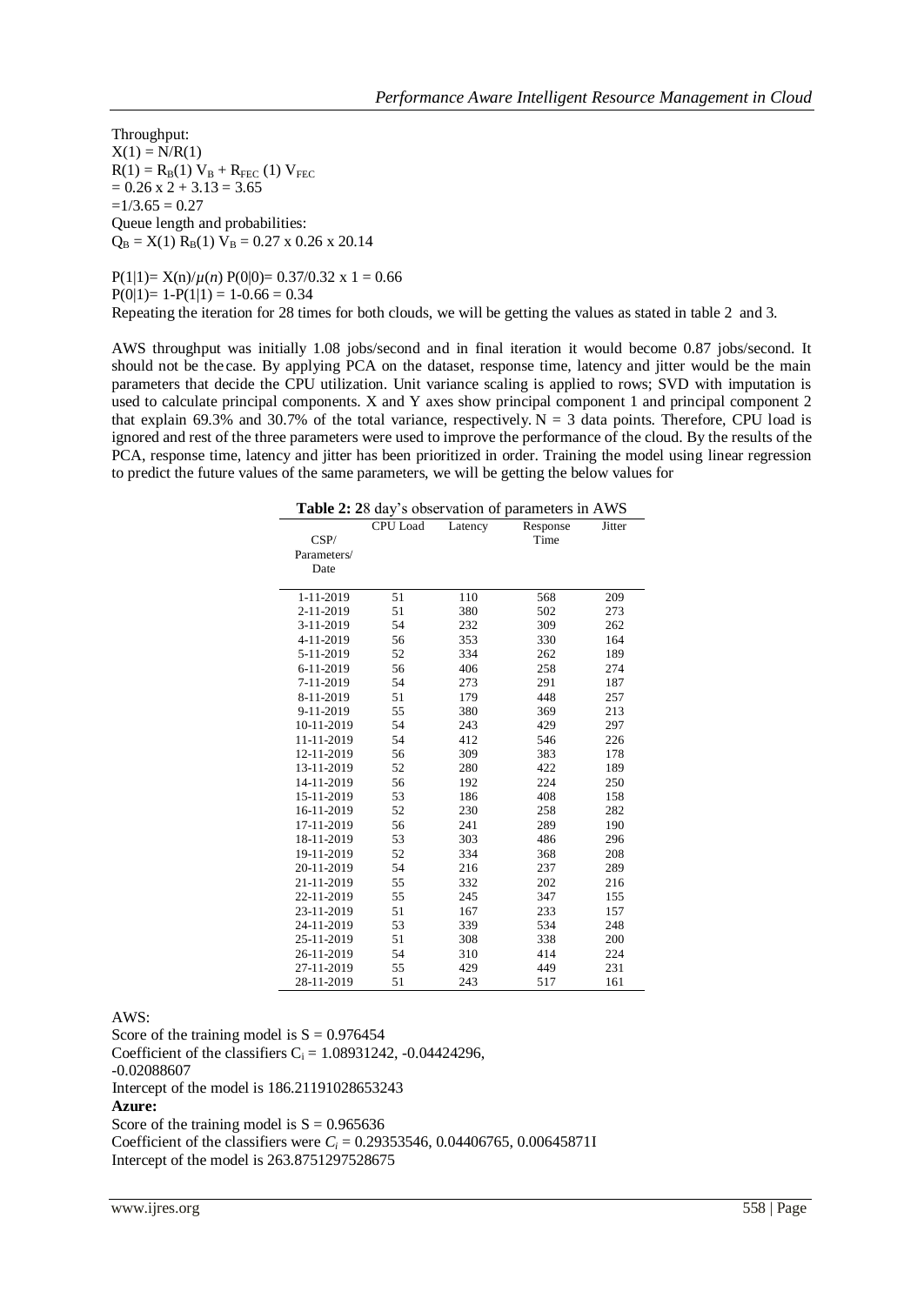| CSP/        | <b>CPU</b> Load | Latency | Response<br>Time | Jitter |
|-------------|-----------------|---------|------------------|--------|
| Parameters/ |                 |         |                  |        |
| Date        |                 |         |                  |        |
| 1-11-2019   | 37              | 437     | 376              | 352    |
| 2-11-2019   | 49              | 483     | 432              | 229    |
| 3-11-2019   | 38              | 368     | 308              | 387    |
| 4-11-2019   | 39              | 572     | 605              | 388    |
| 5-11-2019   | 36              | 423     | 460              | 352    |
| 6-11-2019   | 44              | 574     | 376              | 330    |
| 7-11-2019   | 54              | 406     | 397              | 350    |
| 8-11-2019   | 36              | 250     | 514              | 305    |
| 9-11-2019   | 31              | 593     | 590              | 274    |
| 10-11-2019  | 45              | 515     | 546              | 203    |
| 11-11-2019  | 51              | 344     | 692              | 311    |
| 12-11-2019  | 38              | 487     | 373              | 273    |
| 13-11-2019  | 45              | 449     | 629              | 240    |
| 14-11-2019  | 54              | 356     | 598              | 349    |
| 15-11-2019  | 39              | 354     | 372              | 252    |
| 16-11-2019  | 40              | 200     | 350              | 358    |
| 17-11-2019  | 42              | 373     | 448              | 372    |
| 18-11-2019  | 32              | 380     | 674              | 342    |
| 19-11-2019  | 47              | 543     | 490              | 331    |
| 20-11-2019  | 43              | 480     | 605              | 281    |
| 21-11-2019  | 34              | 499     | 455              | 320    |
| 22-11-2019  | 40              | 587     | 317              | 265    |
| 23-11-2019  | 48              | 275     | 583              | 343    |
| 24-11-2019  | 40              | 443     | 602              | 340    |
| 25-11-2019  | 33              | 540     | 490              | 294    |
| 26-11-2019  | 31              | 209     | 647              | 335    |
| 27-11-2019  | 31              | 249     | 644              | 270    |
| 28-11-2019  | 44              | 365     | 417              | 217    |

# *Performance Aware Intelligent Resource Management in Cloud*

The graphs in figure (3) and (4) show the future predicted values using linear regression. All the parameters future values are predictedbased on the training and Bayes included load dependent server algorithm. The above results were evaluated against real time logs of the future of 28 days.

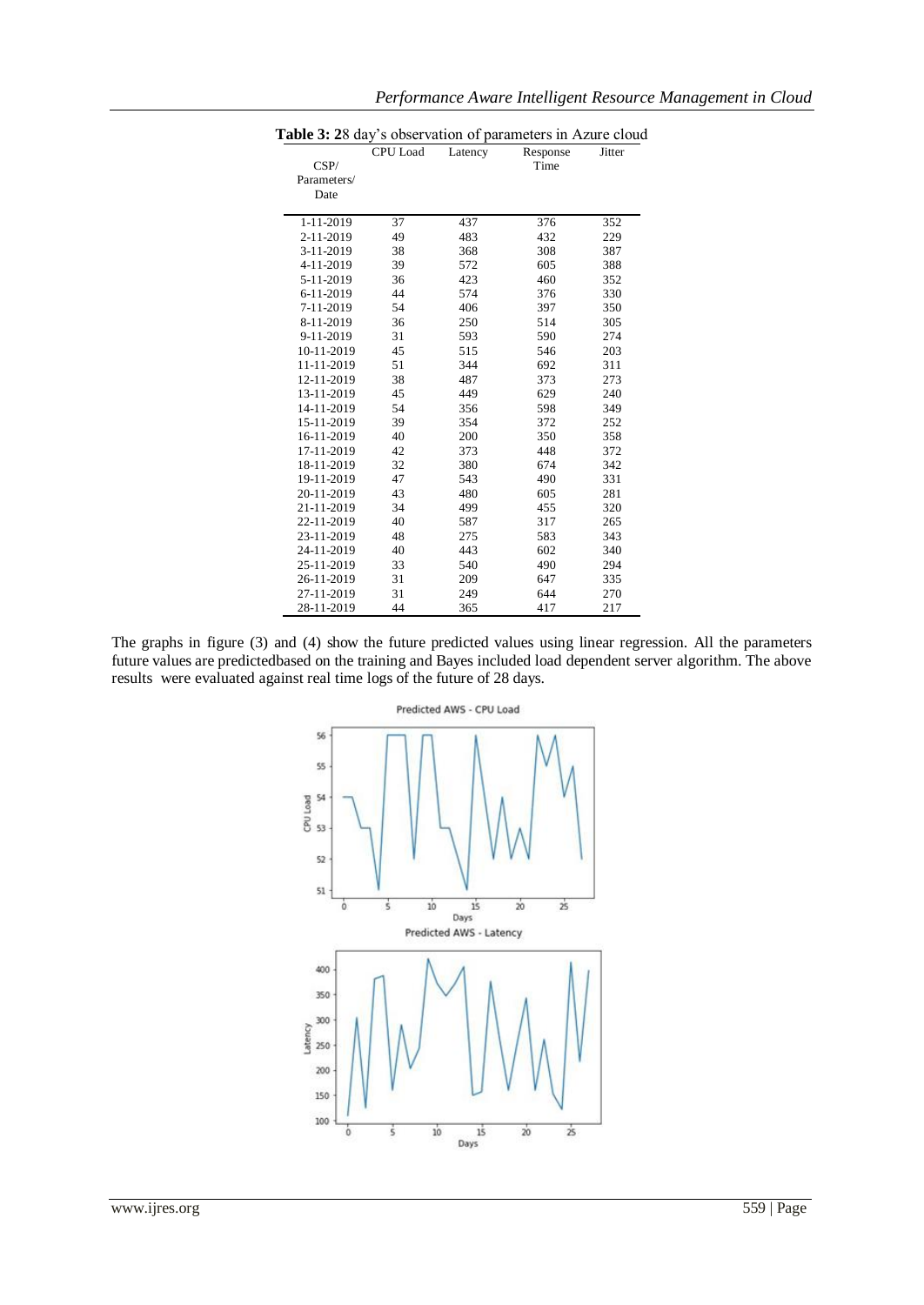



**Figure 3:** Various plots for Predicted AWS.



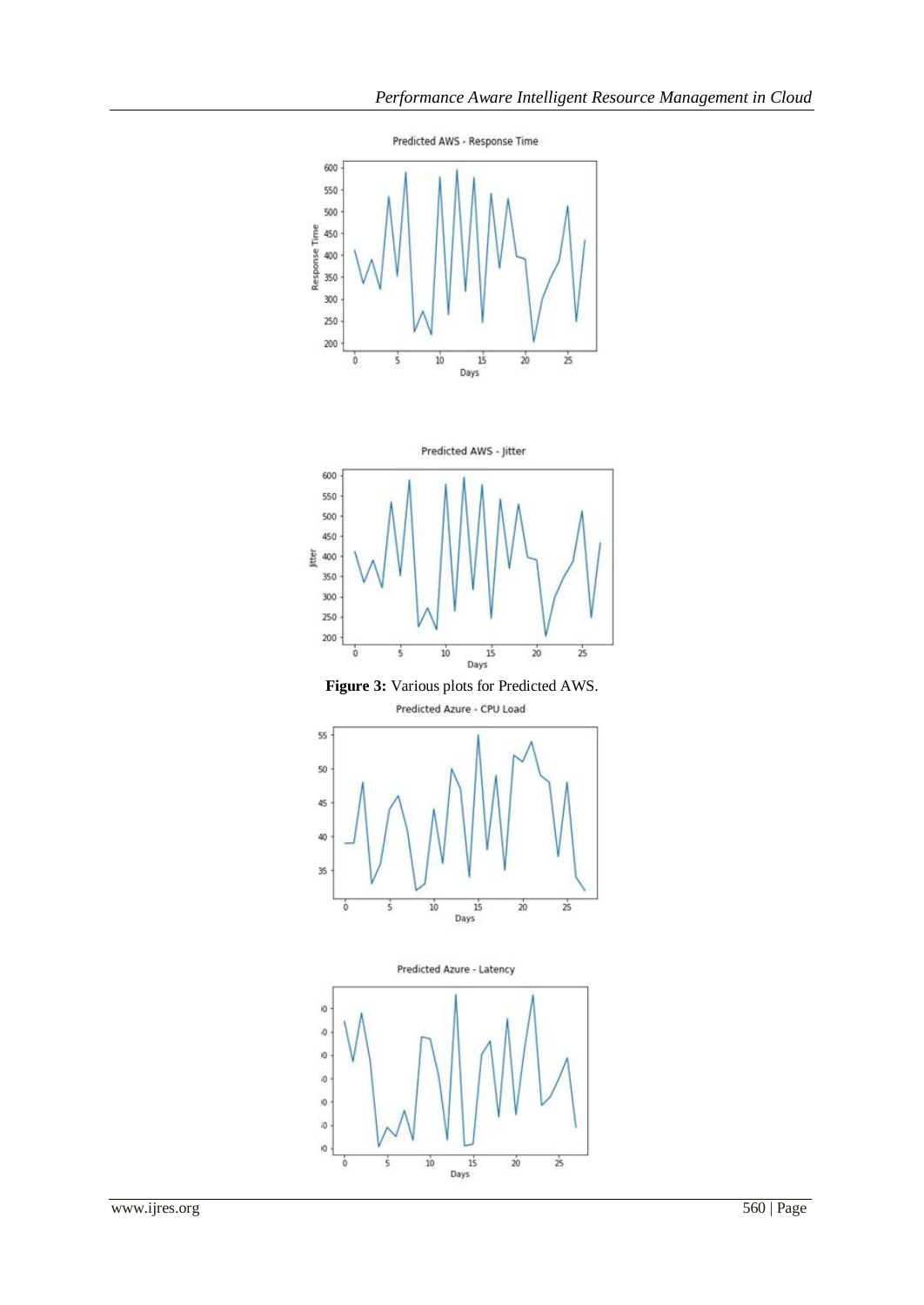

**Figure 4:** Various plots for Predicted Jitter*.*

#### **V. RESULTSAND DISCUSSION**

In this section, we present the parameters and results of the ARIMA model for predicting the CPU Load, Latency, Response time, Jitter based on the one month of historical observations using APIs (input dataset). Then using these predictions and the Bayes included load dependent server algorithms performance has been evaluated. To prove the accuracy of the algorithm and proposed model, we used test dataset that allows us to compare and predict the future data. This allows us to compare our model results with real VM load and estimated loads and optimal resource utilization. We compare our proposed model with basic different machine learning algorithms such as Linear Regression, based on last value. The input data chosen to train the ARIMA model and our results were evaluated using real time logs of the Vms.

#### *Performance Evaluation*:

We have applied different machine learning techniques with AWS and Azure cloud and finally we have chosen the ARIMA model for our proposed algorithm since it is giving more accurate results than all other models. We have evaluated CPU load, Latency, Response time and Jitter against real time logs with all the algorithms. We also measure the error percentage using Mean Absolute Error (MAE) technique and shown in Table 4 and Table 5 AWS and Azure respectively.

$$
MAE = \frac{1}{n} \sum_{j=1}^{n} (A_i - P_i) / A_i
$$

where,  $A_i$ - Actual value from the log and  $P_i$  – Predicted value by the model

 $AWS$ 

The table 4 shows the MAE for the AWS cloud. By considering the table, we can infer that Linear Regression produces the high error than rest of the model. So, we can say that Linear Regression is less useful. Both the SVM Polynomial and SVM RBF model shows very less error percentage but higher than ARIMA model. Finally, ARIMA is the best model for performance evaluation of the cloud. The graphs in Figure 5 shows the exact replica of the same.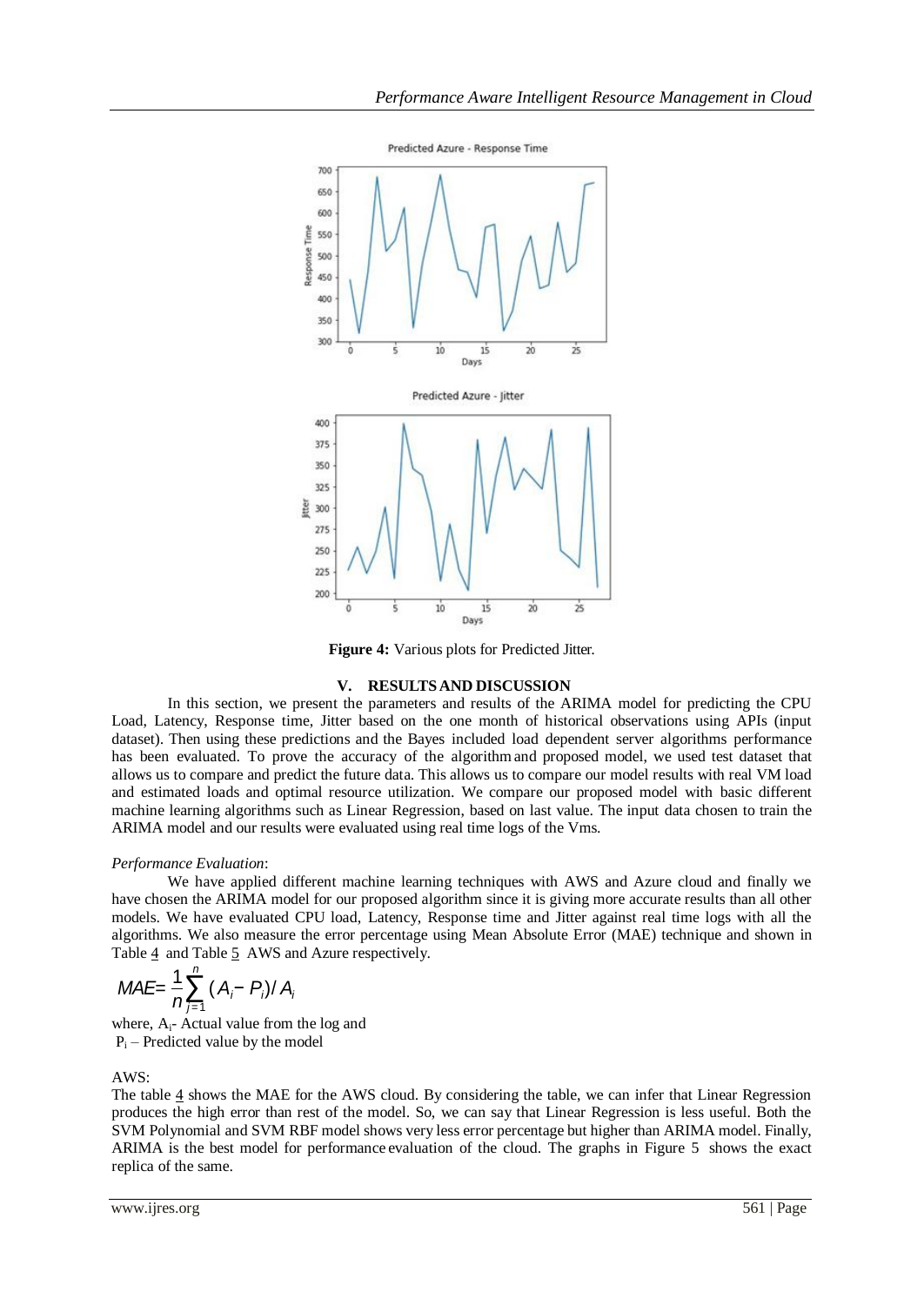| <b>Table 4: MAE of ML Models on AWS cloud</b> |        |         |               |        |  |  |
|-----------------------------------------------|--------|---------|---------------|--------|--|--|
| Mean Absolute Error CPU Load                  |        | Latency | Response Time | Jitter |  |  |
| $\%$                                          |        |         |               |        |  |  |
| Line Reg SVM                                  | 2.1222 | 2.3124  | 2.2122        | 2.7856 |  |  |
| Polynomial                                    | 1.1231 | 1.3243  | 1.9766        | 1.1234 |  |  |
| <b>SVM RBF</b>                                | 1.1233 | 1.3211  | 1.2311        | 1.4198 |  |  |
| <b>ARIMA</b>                                  | 0.5876 | 0.3756  | 0.2322        | 0.1999 |  |  |







**Figure 5:** Various plots for AWS Predicted.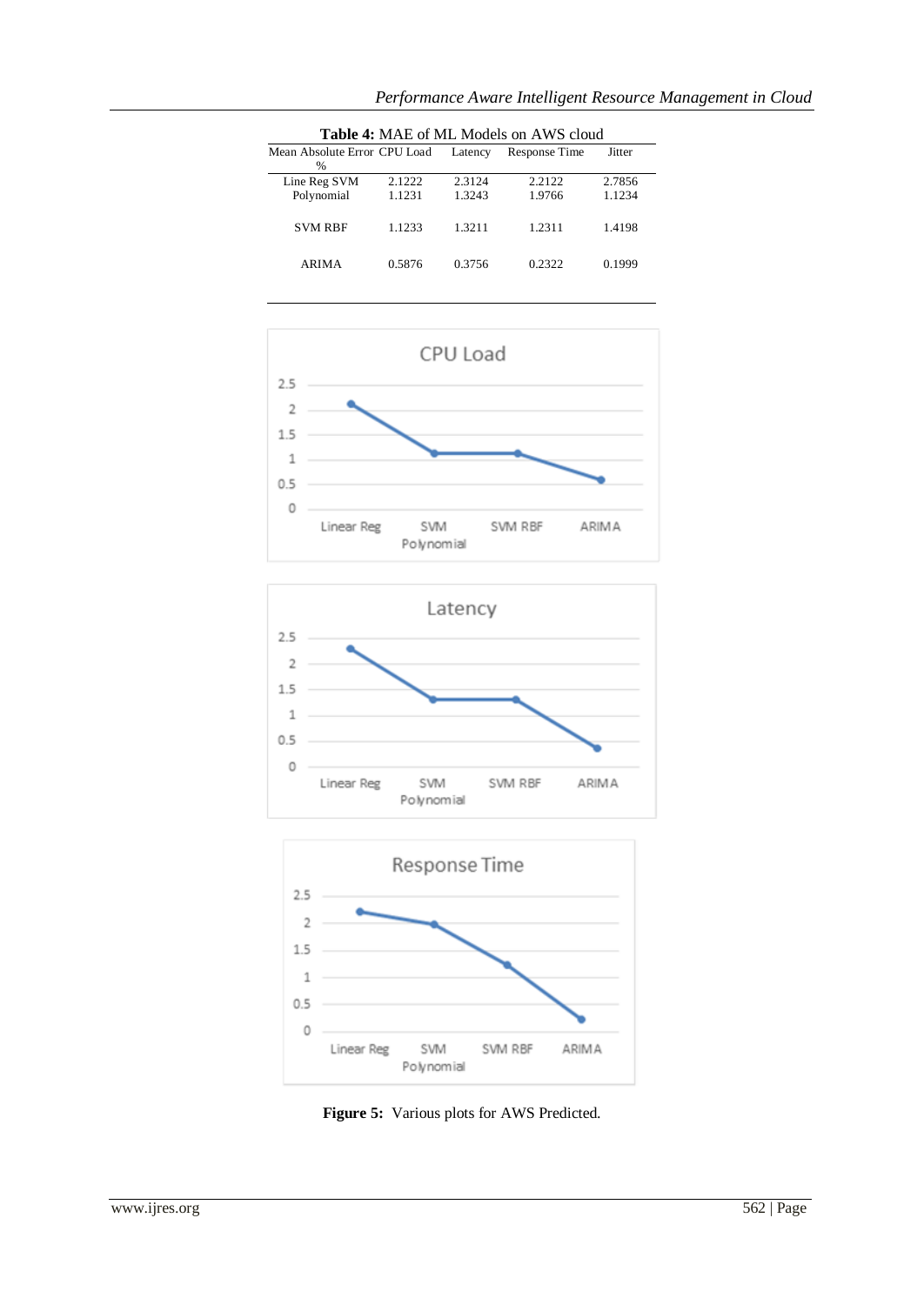#### Azure:

We have also evaluated with Azure cloud. As AWS, linear regression produces high error than all other models. Both SVM polymiand SVM RBF are less likely to produce error. But as we found in AWS, the ARIMA model works better than all their models. Figure 6 shows MAE of ML models on Azure Cloud.

| <b>Table 5:</b> MAE of ML Models on Azure cloud |        |         |          |        |  |  |
|-------------------------------------------------|--------|---------|----------|--------|--|--|
| Mean Absolute CPU Load                          |        | Latency | Response | Jitter |  |  |
| Error %                                         |        |         | Time     |        |  |  |
| Line Reg SVM                                    | 2.7222 | 2.4124  | 2.6122   | 2.7856 |  |  |
| Polynomial                                      | 1.9231 | 1.4243  | 1.9766   | 1.3234 |  |  |
| <b>SVM RBF</b>                                  | 1.4233 | 1.5211  | 1.3311   | 1.6198 |  |  |
| <b>ARIMA</b>                                    | 0.5276 | 0.3556  | 0.2522   | 0.2299 |  |  |







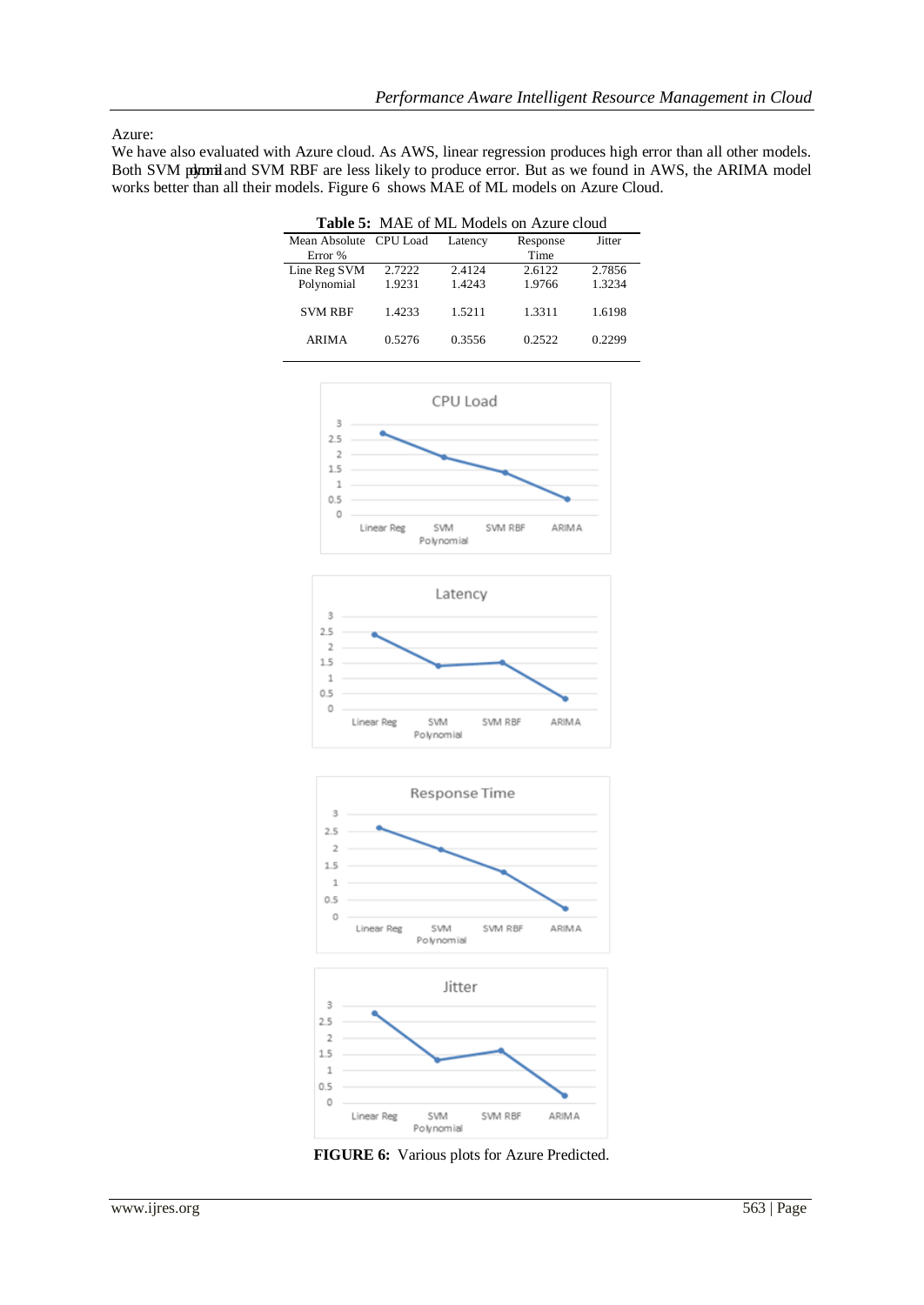Overall performance of our PAIRMA architecture is shown below in Table 6 by consolidating both AWS and Azure together.The performance of our algorithm gives the best result with both cloud. Once again finding the MAE percentage also gives good results. As we can see from the table, even linear regression and SVM Polynomial Algorithm give good results but that areonly for certain parameters. Linear regression gives more error percentage than all other algorithms. Comparatively, ARIMA models give very less error percentage and hence used for implementation of the proposed model PAIRMA.

| <b>Table 6:</b> MAE of ML Models on AWS and Azure cloud |  |  |
|---------------------------------------------------------|--|--|
|---------------------------------------------------------|--|--|

| Mean Absolute CPU Load |      | Latency | Response Time | Jitter |
|------------------------|------|---------|---------------|--------|
| Error %                |      |         |               |        |
| Line Reg SVM           | 0.30 | 0.05    | 0.20          | 0.00   |
| Polynomial             | 0.40 | 0.05    | 0.00          | 0.10   |
| <b>SVM RBF</b>         | 0.15 | 0.10    | 0.05          | 0.10   |
| <b>ARIMA</b>           | 0.03 | 0.01    | 0.01          | 0.02   |

#### **VI. CONCLUSION**

With the development of cloud computing and the power of machine learning algorithms, new doors have opened for the improvement of performance-aware resource management techniques. The analysis of two different clouds, gives meaningful insight about the performance. In this article, we investigate different parameters that are associated with the performance of the cloud. To distinguish the significant limitations and contemplation's in the determination of the best strategy for resource management in the cloud there is a need for more complicated and determination strategies to deal with the dynamism of the cloud. We have proposed the taxonomy of the performance diminishing parameters as a source of knowledge for automated resource allocations and presented the survey. We conclude that our PAIRMA architecture is the most suitable method for automated dynamic resource allocation.

#### **VII. FUTURE WORK**

Our proposed Bayes included load dependent server algorithm involves more arithmetical calculations. Since all the data werenumerical, deep learning techniques can be applied instead of machine learning. The time complexity of the algorithm can be reduced using randomization or approximation algorithm. The overall performance of the proposed model relies on the ARIMAmodel. In future, it can be replaced with other machine learning algorithms.

#### **REFERENCES**

- [1]. Sara Kardani Moghaddam, Rajkumar Buyya, and Kotagiri Ramamohanarao, Performance-Aware Management of Cloud Resources: A Taxonomy and Future Directions. ACM Computing Surveys, Vol. 52, No. 4, Article 84. Publication date: August 2019.
- [2]. Pawan Kumar, Rakesh Kumar, Issues and Challenges of Load Balancing Techniques in Cloud Computing: A Survey. ACMComputing Surveys, Vol. 51, No. 6, Article 84. Publication date: February 2019.
- [3]. Samuel Ajila and Akindele Bankole. 2016. Using machine learning algorithms for cloud client prediction models in a webVM resource provisioning environment. Transactions on Machine Learning and Artificial Intelligence 4, 1, 28.
- [4]. M. H. Ghahramani, M. Zhou and C. T. Hon, "Toward cloud computing QoS architecture: analysis of cloud systems and cloud services," in IEEE/CAA Journal of Automatica Sinica, vol. 4, no. 1, pp. 6-18, Jan. 2017.
- [5]. GoogleCloud 2020.Retrieved on July 8, 2020 https://cloud.google.com/solutions/using-clusters-for-large-scale-technical-computing.
- [6]. Raphael Andreas Hauser , Armin Eftekhari , Heinrich F Matzinger, "PCA by Determinant Optimisation has no Spurious Local Optima", KDD '18: Proceedings of the 24th ACM SIGKDD International Conference on Knowledge Discovery & Data MiningJuly 2018, pp 1504–1511.
- [7]. O. Anisfeld, E. Biton, R. Milshtein, M. Shifrin and O. Gurewitz, "Scaling of Cloud Resources-Principal Component Analysisand Random Forest Approach," 2018 IEEE International Conference on the Science of Electrical Engineering in Israel (ICSEE), Eilat, Israel, 2018, pp. 1-5.
- [8]. Shalmoli Gupta , Ravi Kumar , Kefu Lu, Benjamin Moseley, Sergei Vassilvitskii, "Local search methods for k- means withoutliers", Proceedings of the VLDB Endowment, Volume 10, Issue 7 March 2017, pp 757–768.
- [9]. D. Ardagna, M. Ciavotta, R. Lancellotti, and M. Guerriero. 2018. A hierarchical receding horizon algorithm for QoSdrivenControl of multi-IaaS applications. IEEE Transactions on Cloud Computing, 1–1.
- [10]. Seungcheol Ko , Seongsoo Park, Hwansoo Han, "Design analysis for real-time video transcoding on cloud systems", SAC '13: Proceedings of the 28th Annual ACM Symposium on Applied ComputingMarch 2013, pp 1610–1615.
- [11]. Rajkumar Buyya, Chee Shin Yeo, Srikumar Venugopal, James Broberg, and Ivona Brandic. 2009. Cloud computing and emerging IT platforms: Vision, hype, and reality for delivering computing as the 5th utility. Future Generation Computer Systems 25, 6, 599–616.
- [12]. Xavier Dutreilh, Aurélien Moreau, Jacques Malenfant, Nicolas Rivierre, and Isis Truck. 2010. IEEE Computer Society, Washington, DC, 410–417.
- [13]. Ibrahim Adel Ibrahim and Mostafa Bassiouni "Improvement of job completion time in data-intensive cloud computing applications", Journal of Cloud Computing: Advances, Systems and Applications, Article Number: 8 (2020).
- [14]. Amro Al-Said Ahmad and Peter Andras, "Scalability analysis comparisons of cloudbased software services", Journal of Cloud Computing: Advances, Systems and Applications, Article number: 10 (2019).
- [15]. Omer Y. Adam; Young Choon Lee; Albert Y. Zomaya, "Constructing Performance-Predictable Clusters with Performance- Varying Resources of Clouds", IEEE Transactions on Computers, Volume: 65, Issue: 9, Pp 2709 – 2724.
- <span id="page-12-0"></span>[16]. Philipp Leitner and Jürgen Cito, "Patterns in the Chaos—A Study of Performance Variation and Predictability in Public IaaS Clouds", ACM Transactions on Internet Technology, Volume 16, and Issue 3August 2016, Article No.: 15, pp 1–23.